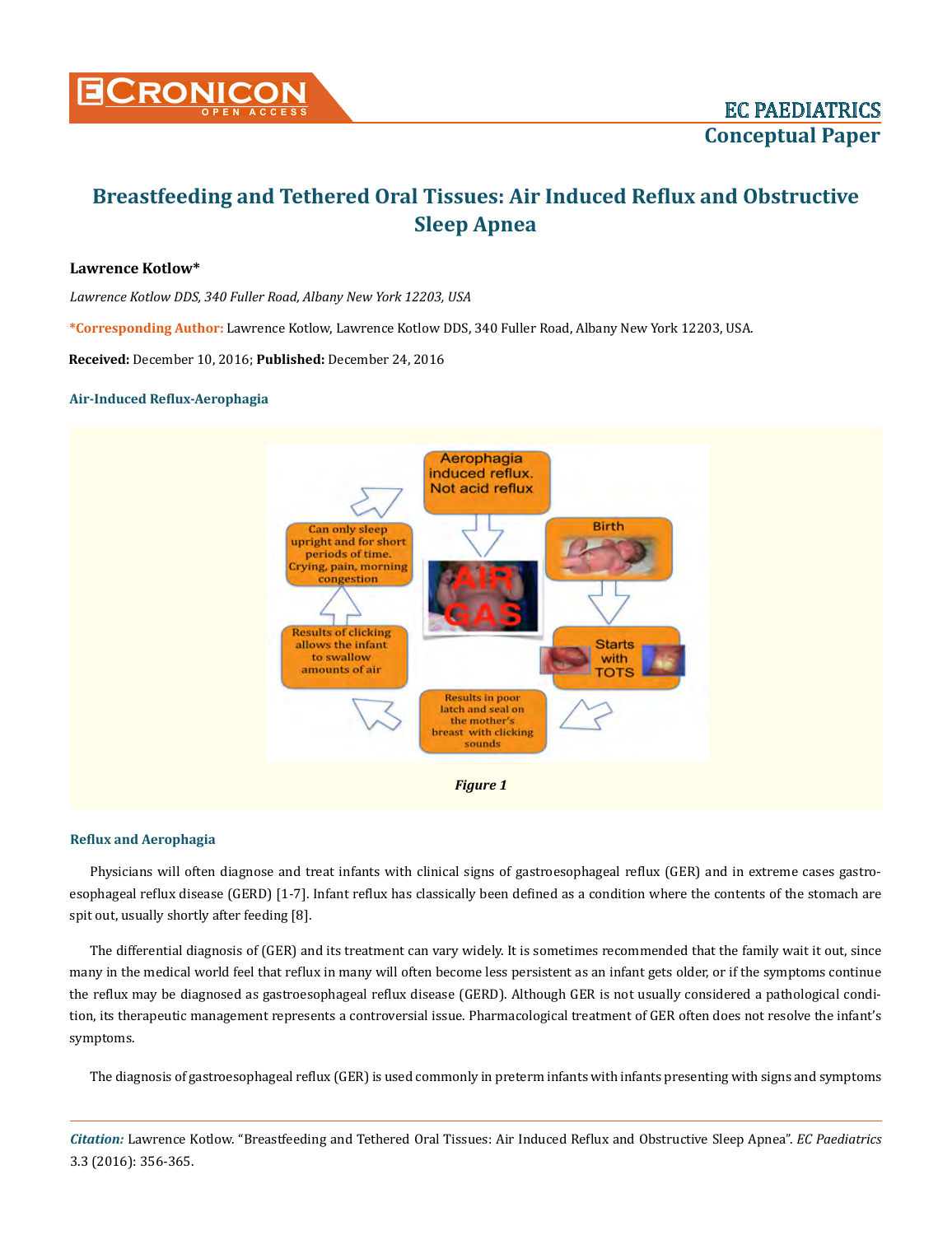of GER as high as 22%. Non-pharmacological approaches such as changing infant body positions or alternative feeding strategies can often reduce or eliminate the problems.

GER is often attributed to an allergy or a blockage requiring surgical intervention when pyloric sphincter stenosis is present. Others suggest that spitting up and regurgitation are simply symptoms of GER and that as long as an infant is healthy, content and growing well, the reflux and its symptoms are not a cause for concern or intervention. Comments such as your child will in all likelihood outgrow it are common.

#### **Just wait it out and things get better in a few months**

While it may be true that symptoms of (GER) often do eventually resolve as the infant gets older, suggesting to mothers and fathers to just wait it out and allow their infants continue to have pain, cry, act fussy, and remain uncomfortable from three to twelve months is not comforting for parents.

Infants spend a great amount time in the first 3 - 6 months lying in a supine or semi-supine position. This allows the movement of stomach's contents to move toward the esophagus, which in turn can cause GER symptoms to become more prevalent.

Infant nourishment in breastfed and bottle-fed infants is primarily completely liquid for the first six months of life; thus, the movement of the stomach's contents upward is even more likely to occur and thus can contribute to the development of infant reflux symptoms.

Sometimes it is suggested that an infant might simply drink too much or too fast. Although infant reflux most often occurs after a feeding session, it can happen anytime an infant coughs, cries, or strains.

These diagnoses are made without considering what may actually be aerophagia-induced reflux (AIR).

#### **Physician's Differential diagnosis**

The common differential diagnosis for determining the causes of infant reflux include evaluation for such conditions as allergic gastroenteritis, which is defined as an intolerance to something in food, usually a protein in cow's milk [5].

Gastroesophageal reflux disease (GERD) is a more severe condition where the reflux is acidic enough to actually irritate and damage the lining of the esophagus. Eosinophilic esophagitis is an allergic condition where eosinophils infiltrate the lining of the esophagus.

A search of the existing literature indicates that TOTS is rarely if ever considered in the evaluation of infants presenting with GER. When an infant is found to be swallowing large amounts of air into the stomach, a condition known as aerophagia or air-induced reflux, can force the stomach's content upward, which is then followed by regurgitation or even projectile vomiting of the contents. Health-care professionals usually disregard the effects of breastfeeding, TOTs and how this can affect infant reflux.

#### **Pharmacologic Management**

The initial rush to use drugs is neither beneficial nor recommended [9]. Treatment of infant gastroesophageal reflux (GER) is to prescribe adult anti-reflux drugs. Infants are placed on oral medication: acid-blocking drugs like an H-2 blocker such as ranitidine (Zantac), a proton pump inhibitor such as omeprazole (Prilosec), or lansoprazole (Prevacid).

*Citation:* Lawrence Kotlow. "Breastfeeding and Tethered Oral Tissues: Air Induced Reflux and Obstructive Sleep Apnea". *EC Paediatrics*  3.3 (2016): 356-365.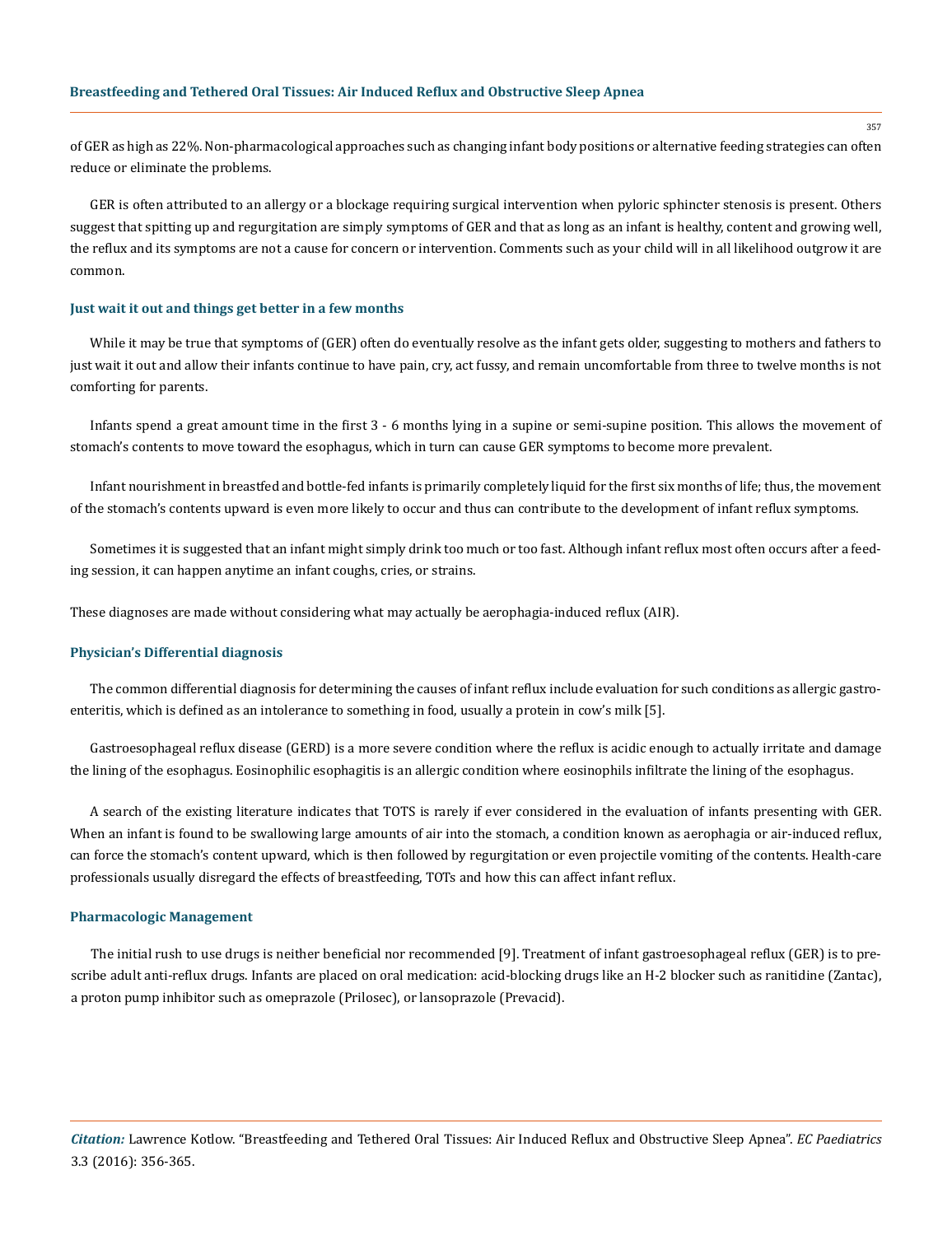



Pharmacologic treatment of infants with reflux symptoms is problematic. There appears to be little evidence to suggest that pharmacologic agents help these infants. Children taking these medications may also face an increased risk of certain intestinal and respiratory infections. In infants, prolonged use of proton pump inhibitors has been linked to problems in iron and calcium absorption.

#### **What is Gastroesophageal reflux**

Gastroesophageal reflux occurs when the stomach contents flow back up into the esophagus of infants, this often results in repeated episodes of projectile vomiting or regurgitation of the stomach's contents immediately after nursing. The involvement of ankyloglossia (tongue-tie) and upper lip-ties (™TOTS=tethered oral tissues) should be part of the differential diagnosis.

#### **Adding evaluation of (Tethered Oral Tissues) lip and tongue-ties to the differential diagnosis**

Revising tethered oral tissues eliminates the need for and pharmacologic intervention, general anesthesia, hospitalization, blood tests, or other invasive procedure. In reality the correlation between lip-ties and tongue-ties and swallowing of air by infants is quite significant and needs to be part of any infant evaluation when reflux is suspected.

When physicians include TOTs as part of a differential diagnoses many infants would be spared the need for these extensive tests and unnecessary drugs [10-16].

#### **Infant reflux symptoms**

- 1. Vomiting after breastfeeding or bottle-feeding
- 2. The infant is unable to sleep while lying down
- 3. The infant exhibits irritability and crying unless held upright
- 4. The infant can only be comforted when sleeping in a parent's arms, infant car seat or swing
- 5. The Infant wakes up congested in the morning due to sleeping silent reflux, often leading to treating the problem as an allergy to mother's milk
- 6. A physical history exam by the parents after nursing indicates the infant having a distended or hard belly after breastfeeding
- 7. A history of being very gassy

*Citation:* Lawrence Kotlow. "Breastfeeding and Tethered Oral Tissues: Air Induced Reflux and Obstructive Sleep Apnea". *EC Paediatrics*  3.3 (2016): 356-365.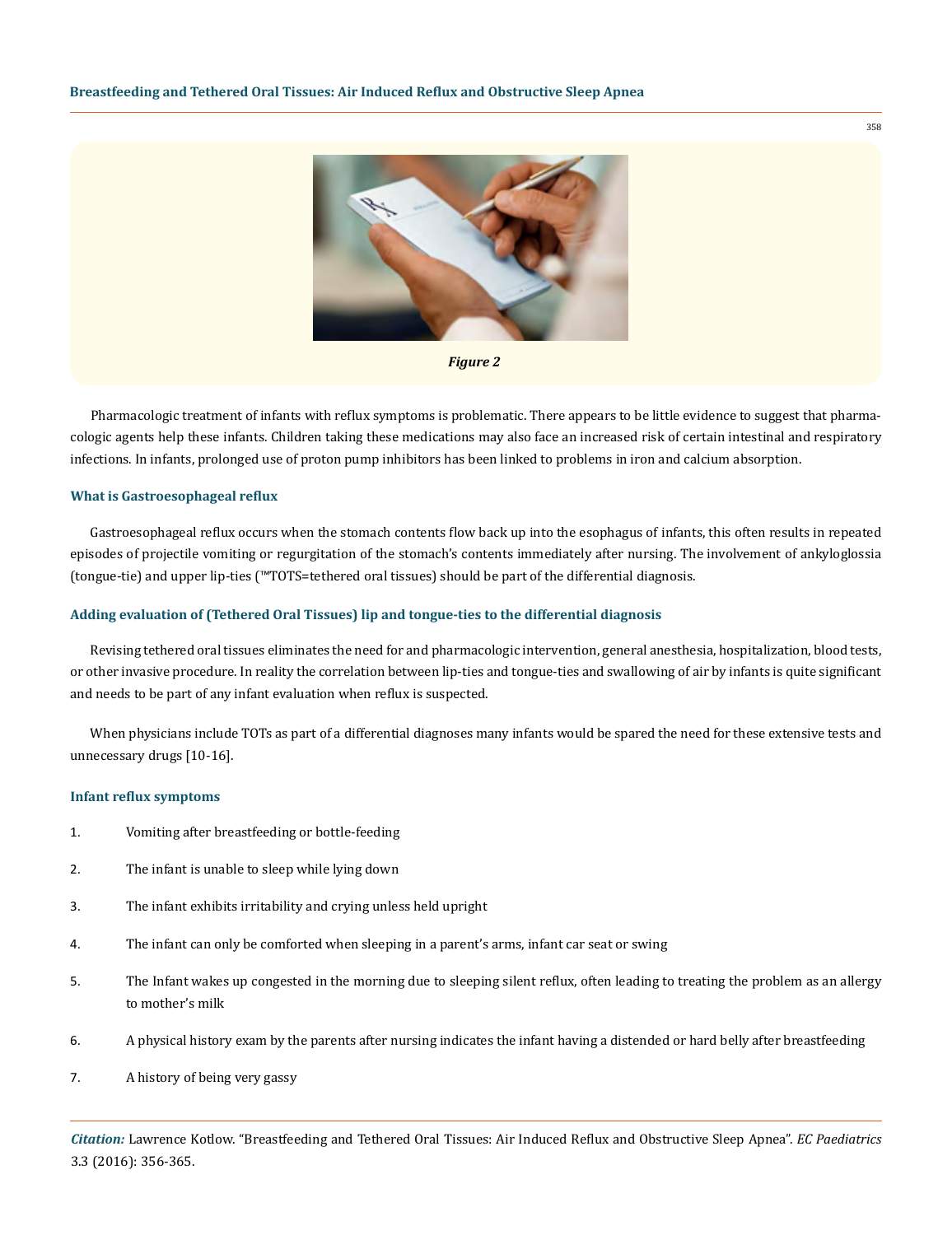- 8. When the mother's latch is evaluated it shows an attachment to the mother's breast is weak, inconsistent, poor, and is associated with clicking or sucking in air into the stomach known as aerophasia. Aerophagia is a condition of excessive air swallowing, which goes to the stomach.
- 9. Infants may have slow weight gain or a diagnosis of failure to thrive.

#### **Example of a patient with a laser release of the lip- and tongue-tie with a diagnosis of GERD**

The following photos are from an eight-and-a-half-month-old infant who underwent all of the medical differential diagnostic procedures and genetic testing. The parents were told the infant might have severe developmental problems.

#### **Revision of the lip and tongue resolved these problems**

It is important to include tethered oral tissues such as tongue-ties and lip-ties as part of a differential diagnosis when an infant presents with signs of infant reflux. If it is found that these tissues restrict the infant from achieving a good latch, and they allow for ingestion of large amounts of air into the infant's belly, the tissue should be revised before more invasive procedures or the use of drugs to control the reflux are considered.

# **Clinical examination revealed the following**

This infant was seen at eight months of age and had the above-listed symptoms during the first eight months [17,18]. The breastfeeding history included all of the prior symptoms. Delayed growth both physically and neurologically, use of a variety of different pharmacologic medications, hospitalizations, and tests to rule out Crohn's disease, celiac disease, and genetic abnormalities.

Clinical evaluation of the lingual- and maxillary lip-ties indicated they were significantly tethered.

#### **Postsurgical results as reported by the infant's mother**

The infant immediately latched the evening after revision; symptoms slowly resolved and by twelve months of age, the child was normal physically and neurologically [19].



*Figure 3: Preoperative photo of maxillary lip-tie: The presurgical appearance of the maxillary lip-tie indicated the existence of a wide diastema due to a thick, fibrous frenum attachment. The attachment interfered with the upper lip from flanging upward thus causing a shallow latch and preventing the infant from achieving a tight latch.*

*Citation:* Lawrence Kotlow. "Breastfeeding and Tethered Oral Tissues: Air Induced Reflux and Obstructive Sleep Apnea". *EC Paediatrics*  3.3 (2016): 356-365.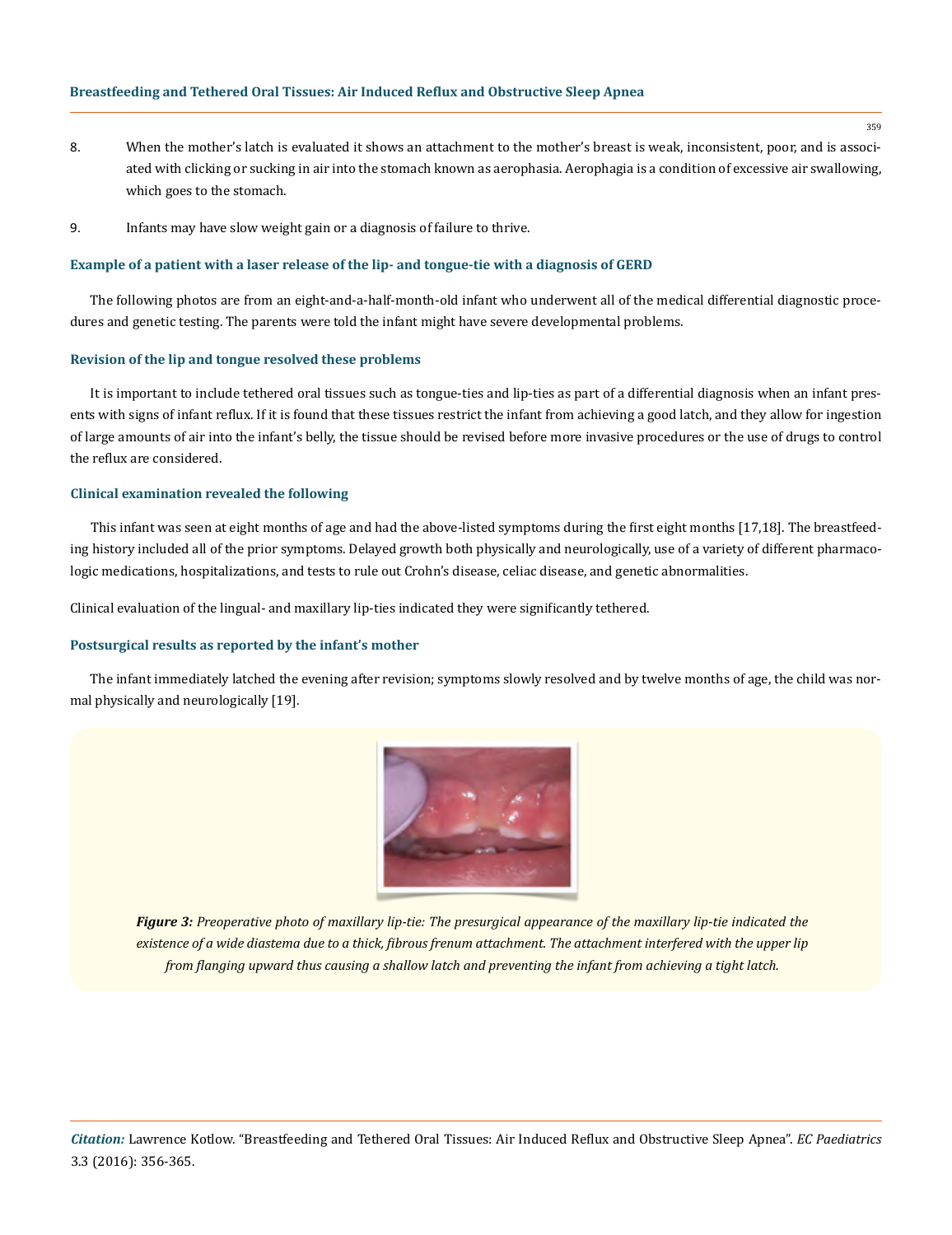

360

*Figure 4: The presurgical appearance of the infant's tongue attachment to the floor of the mouth indicated the tongue was unable to extend forward, upward, or laterally, thus limiting the tongue's ability to express milk efficiently from the mother's breast.*



*Figure 5: A photo of the infant after attempting to breastfeed shows the infant's belly distended with air due to the shallow latch and ingestion of air (aerophagia).*

# **Infant Obstructive Sleep Apnea**

Infant sleep apnea should be a major concern and can be caused when an infant's tongue is tethered resulting in the tongue's resting position in the in the infant's airway [20,21]. This is often why an infant begins to gag whenever you place something such as a breast, a pacifier or a bottle into the infant's mouth. In effect these are blocking his or her airway.

This accounts for infants breaking their latch as soon as they begin to nurse. If the airway is blocked when the infant is sleeping on his or her backside, there is a potential for reduced oxygen flow to the brain and this is significant problem since during the early weeks the infant's brain and nervous system are growing at a rapid rate. Proper sleep and breathing determine health and development for the rest of an infant's life.

An infant sleeping with his or her mouth open, snoring or breathing with distress is something that needs to be fully evaluated. During an obstructive hypopnea, in comparison to an obstructive apnea, the airway is only partially closed.

Chronic airway-dependent breathing may be the stimulus to cause inflammation as well as regrowth of tonsil or adenoidal tissues.

*Citation:* Lawrence Kotlow. "Breastfeeding and Tethered Oral Tissues: Air Induced Reflux and Obstructive Sleep Apnea". *EC Paediatrics*  3.3 (2016): 356-365.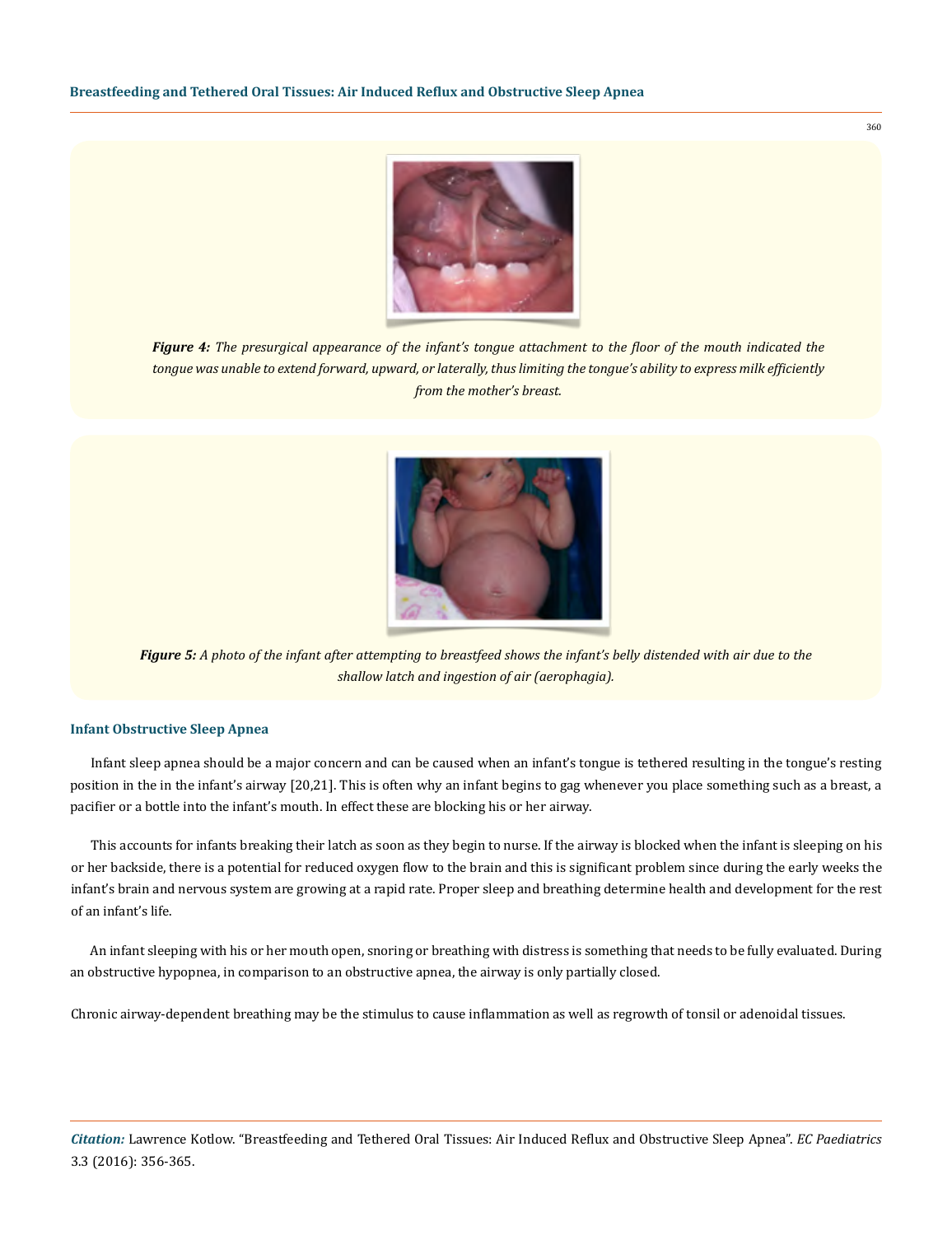Obstructive sleep apnea (OSA) in infants should be a significant concern for both the parents and health-care professionals. The results of OSA may express themselves as cognitive impairment, attention and hyperactivity disorders, poor academic achievement, disruptive behavior in school and cardiovascular and metabolic complications.

In many instances once the tethered tongue is released these symptoms will disappear.



*Figure 6*

Infants and adults who have difficulty in maintaining an open airway when resting will suffer from obstructive sleep apnea.

Enlarged tonsils or adenoids may contribute to dangerous mouth breathing. Ankyloglossia, or tongue-ties, should also be evaluated and treated when the airway is being obstructed.



*Figure 7*

# **Evaluating infants for abnormal sleeping symptoms**

- 1. Pause between breathes that last 10–20 seconds or longer
- 2. Gasping for a breath
- 3. "Cute" snoring
- 4. Gagging

*Citation:* Lawrence Kotlow. "Breastfeeding and Tethered Oral Tissues: Air Induced Reflux and Obstructive Sleep Apnea". *EC Paediatrics*  3.3 (2016): 356-365.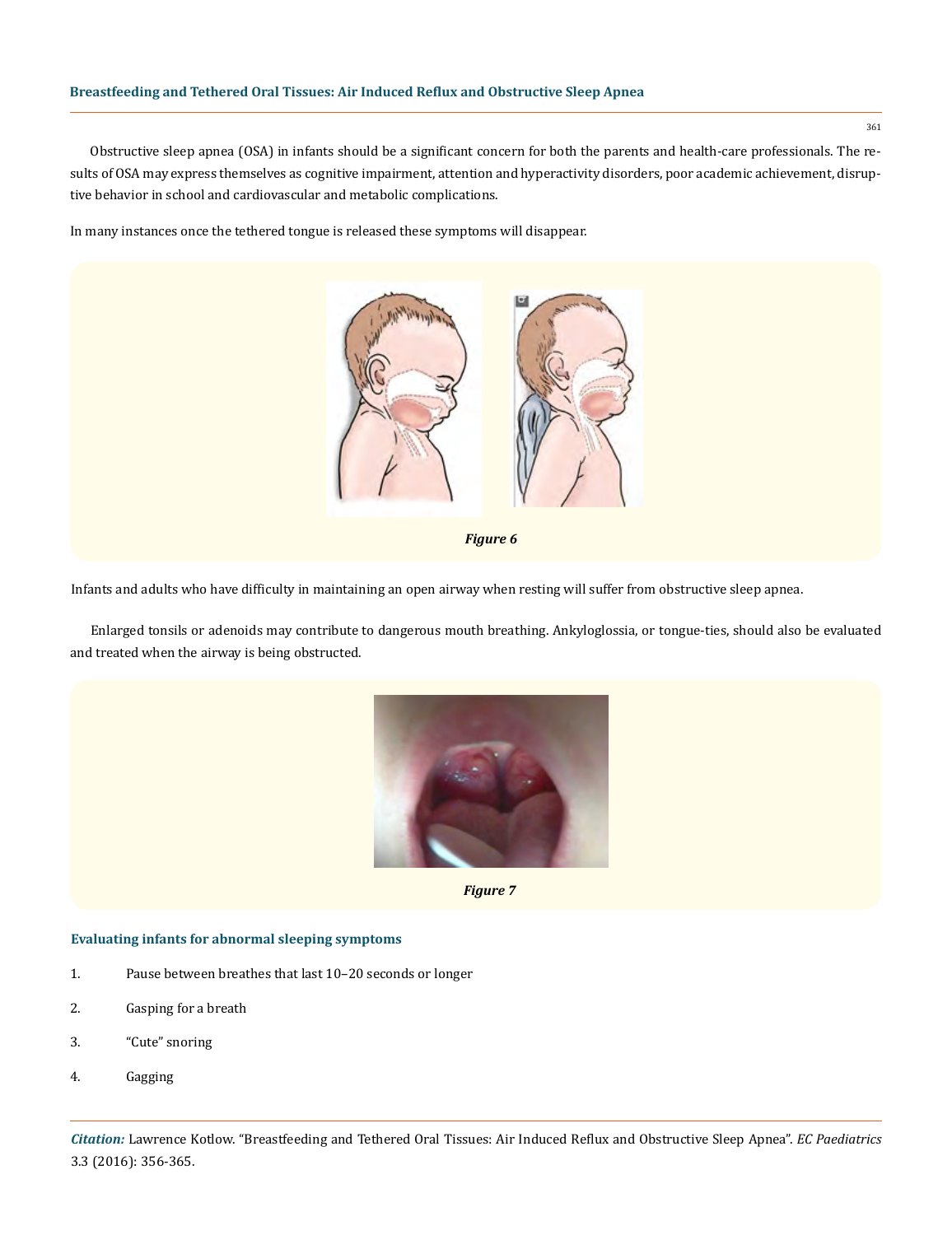- 5. Face or body turning blue
- 6. Limp body
- 7. Slow heartbeat



*Figure 8*



*Figure 9*

#### **Infant's clinical symptoms**

- 1. Lips apart-open mouth
- 2. Mouth breathing
- 3. Lateral borders of the tongue turned upward
- 4. Crease down center of the tongue
- 5. Tongue is not extending outward
- 6. Heart-shaped anterior border
- 7. Unable to elevate upward
- 8. Placing breast, pacifier, or bottle into mouth causes the infant to pull away
- 9. Compensatory breastfeeding
- 10. Self-weaning early
- 11. Adversarial mother-infant relationship that can last a lifetime!

*Citation:* Lawrence Kotlow. "Breastfeeding and Tethered Oral Tissues: Air Induced Reflux and Obstructive Sleep Apnea". *EC Paediatrics*  3.3 (2016): 356-365.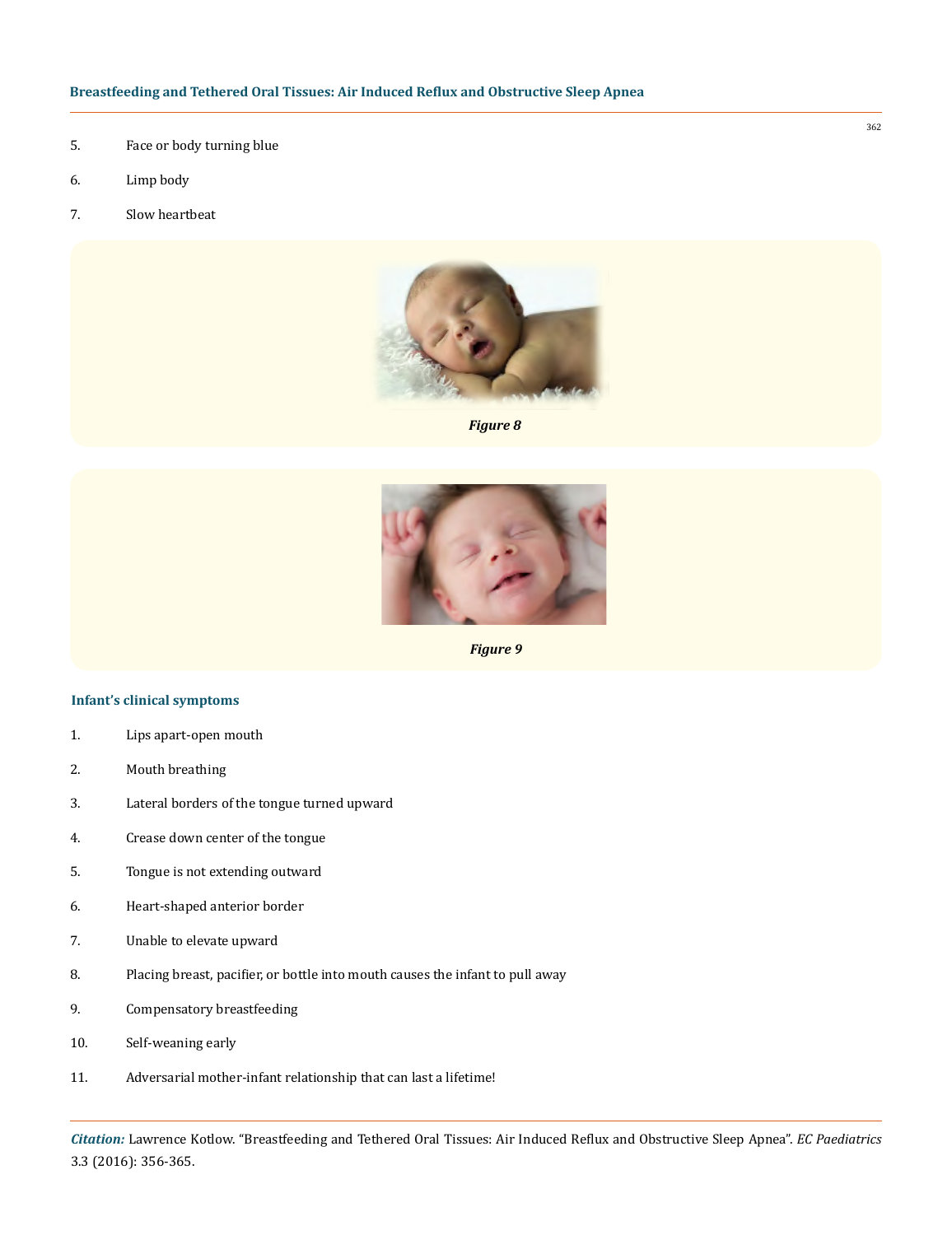#### **Clinical airway obstruction concerns for toddlers and older children**

Going to the dentist is not just about teeth, it is an examination of your child's entire oral health, head, and neck structures as they relate to oral structures, because all of these can affect your child's overall growth and development.

One part of an evaluation should include examining your child's tonsils and visible upper airway for any abnormalities or problems.

The dentist should always been concerned with the upper airway and how it can effect oral shape and development of the upper and lower jaws. Medical science is also now becoming keenly aware that there is more to upper airway problems than just the development of the "long face" and malocclusions.

The diagnosis of asthma has been used many times when infants and young children are having breathing difficulties, children can be labeled as ADHD or ADD, and mental development can be effected when sleep apnea prevents adequate oxygen to reach your child's brain, in some instances reducing the IQ by as much as ten points.

#### **Snoring is not cute. It represents a blocked airway**



*Figure 10*

Many parents think, when they peek in and listen to their infant sleeping and hear a snoring infant that it is cute. In fact, this is an indication that the airway is in some way being obstructed and may be a sign of future problems.

The following are the most common symptoms of obstructive sleep apnea. However, every child is different and symptoms may vary. Symptoms may include:

**Noisy breathing** during daytime or sleep

**Snoring-**any snoring or noisy breathing during sleep. (Perception is occasional snoring is okay)

Periods of not breathing—although the chest wall is moving, no air or oxygen is moving through the nose or mouth into the lungs. The duration of these periods is variable and measured in seconds.

**Mouth breathing-**the passage to the nose may be completely blocked by enlarged tonsils and adenoids leading to the child only being able to breathe through his/her mouth.

**Bloated bellies**-due to aerophagia (swallowing large amounts of air)

**Restlessness during sleep**-the frequent arousals lead to restless sleeping or "tossing and turning" throughout the night.

*Citation:* Lawrence Kotlow. "Breastfeeding and Tethered Oral Tissues: Air Induced Reflux and Obstructive Sleep Apnea". *EC Paediatrics*  3.3 (2016): 356-365.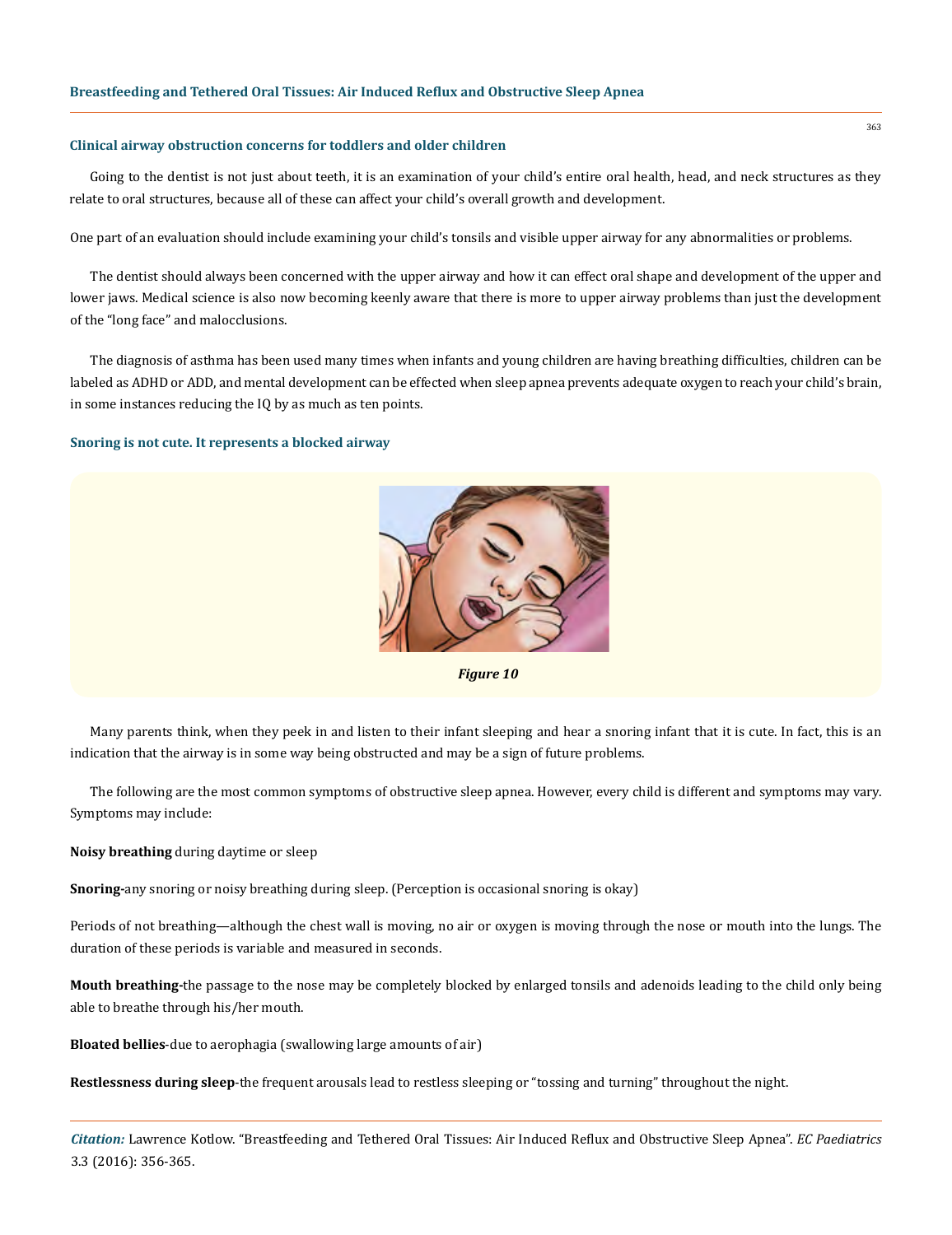**Sleeping in odd positions**-the child may arch his neck backward (hyperextend) in order to open the airway or sleep sitting up.

**Behavior problems or sleepiness**-may include irritability, crankiness, frustration, hyperactivity, and difficulty paying attention.

**School problems**-children may do poorly in school, even being labeled as "slow" or "lazy."

**Bed wetting**-also known as nocturnal enuresis, although there are many causes for bedwetting besides sleep apnea.

**Frequent infections**-may include a history of chronic problems with tonsils, adenoids, and/or ear infections.

**Allergies**-diagnosed with suspected allergies that may be due to restricted airways and breathing.

If a child has any of the above symptoms and a clinical appearance of airway blockage while being examined lying down, I recommend that a qualified ENT physician to evaluate the child's tonsils and adenoids as well as a possible sleep study to determine if he or she has obstructive sleep apnea, sleep-disruptive disease, or sleep disorder symptoms. This problem is serious and may affect a child for a lifetime if not evaluated and if need be, corrected early.

Infants and mothers experiencing difficulties with breastfeeding, primarily due to an ineffective or poor latch due to Tethered Oral Tissue (Lip and Tongue –ties), experience many symptoms. Two symptoms, which are often misdiagnosed, air induced reflux and sleep apnea need to be part of the differential diagnosis when these symptoms present to the physician.

# **Bibliography**

- 1. "Gastroesophageal reflux in infants". *[National Institute of Diabetes and Digestive and Kidney Diseases](https://www.niddk.nih.gov/health-information/digestive-diseases/acid-reflux-ger-gerd-infants)* (2012).
- 2. [Winter HS. "Gastroesophageal reflux in infants".](http://www.uptodate.com/home) *UpToDate* (2012).
- 3. AskMayoExpert. "Gastroesophageal reflux in children". Rochester, Minn.: Mayo Foundation for Medical Education and Research (2012).
- 4. Wilkinson JM. (expert opinion). Mayo Clinic, Rochester, Minn (2012).
- 5. Vandenplas Y., *et al*[. "Pediatric gastroesophageal reflux clinical practice guidelines: Joint recommendations of the North Ameri](https://www.ncbi.nlm.nih.gov/pubmed/19745761)[can Society for Pediatric Gastroenterology, Hepatology, and Nutrition \(NASPGHAN\) and the European Society for Pediatric Gas](https://www.ncbi.nlm.nih.gov/pubmed/19745761)troenterology, Hepatology, and Nutrition (ESPGHAN)". *[Journal of Pediatric Gastroenterology and Nutrition](https://www.ncbi.nlm.nih.gov/pubmed/19745761)* 49.4 (2009): 498-547.
- 6. "Full-term infants: Issues to consider: Reflux". *[Pediatric Nutrition Care Manual. Academy of Nutrition and](https://www.nutritioncaremanual.org/index.cfm) Dietetics* (2013).
- 7. Schurr P., *et al*[. "Neonatal mythbusters: Evaluating the evidence for and against pharmacologic and nonpharmacologic manage](https://www.ncbi.nlm.nih.gov/pubmed/22763250)[ment of gastroesophageal reflux".](https://www.ncbi.nlm.nih.gov/pubmed/22763250) *Neonatal Network* 31.4 (2012): 229-241.
- 8. [www.mayoclinic.org/diseases.../infant-acid-reflux/.../con-20026](http://www.mayoclinic.org/diseases.../infant-acid-reflux/.../con-20026).
- 9. [Sun L. "Early childhood general anaesthesia exposure and neurocognitive development".](https://www.ncbi.nlm.nih.gov/pubmed/21148656) *British Journal of Anaesthesia* 105.1 [\(2010\): i61–i68.](https://www.ncbi.nlm.nih.gov/pubmed/21148656)
- 10. Randall P Flick., *et al*. "Cognitive and Behavioral Outcomes After Early Exposure to Anesthesia".
- 11. Kotlow L. "Oral diagnosis of abnormal frenum attachments in neonates and infants: Evaluation and treatment of the maxillary and lingual frenum using the Erbium: YAG Laser". *Journal of Pediatric Dental Care* 10.3 (2004):11-14.

*Citation:* Lawrence Kotlow. "Breastfeeding and Tethered Oral Tissues: Air Induced Reflux and Obstructive Sleep Apnea". *EC Paediatrics*  3.3 (2016): 356-365.